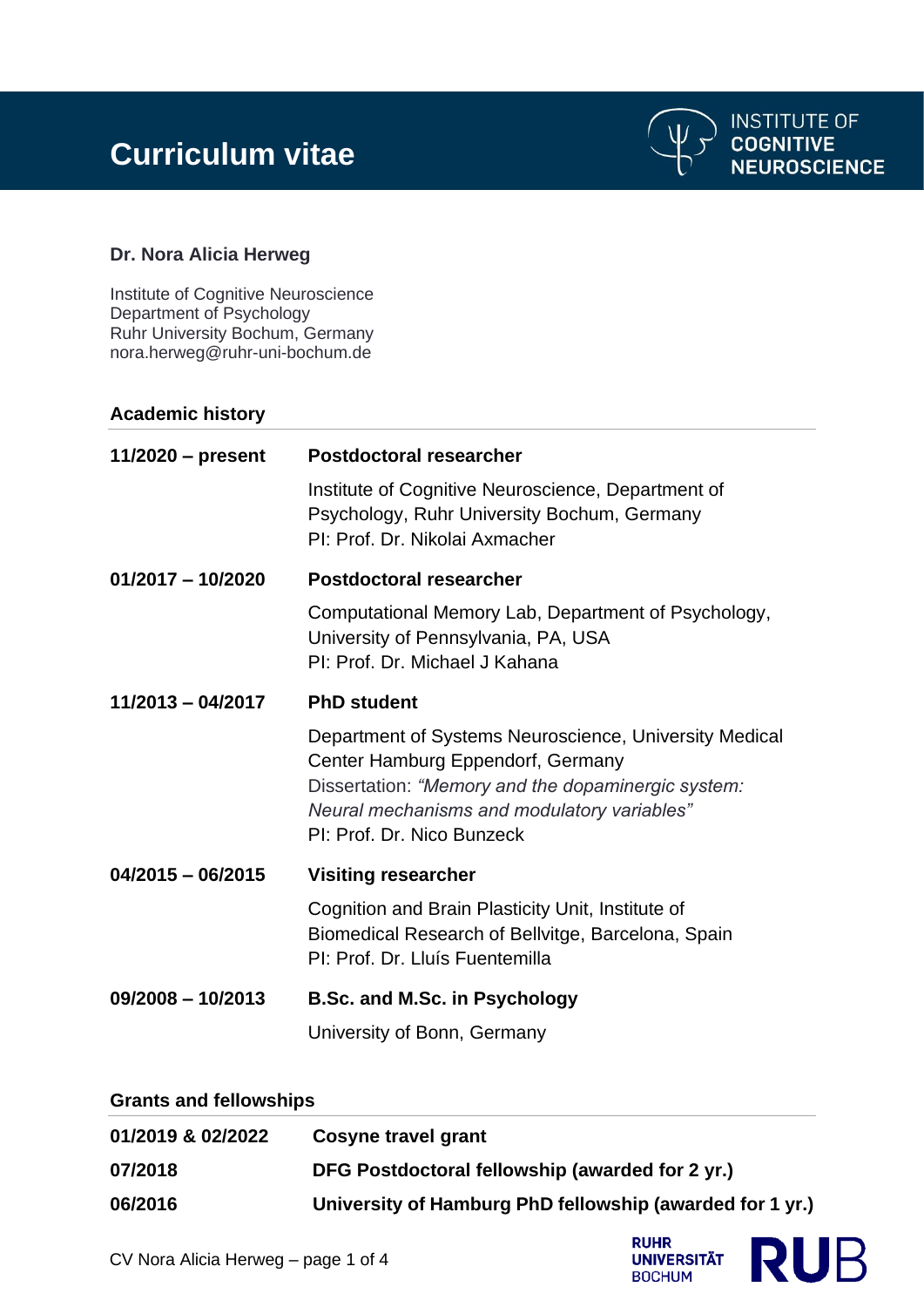## **Working papers**

Rudoler, J. H., **Herweg, N. A.**, & Kahana, M. J. (2022). Hippocampal theta and episodic memory. *bioRxiv.*

Schonhaut, D.R., Ramayya, A.G., Solomon, E.A., **Herweg, N.A.**, Fried, I., & Kahana, M.J. (2020). Single neurons throughout human memory regions phase-lock to hippocampal theta. *bioRxiv*.

**Herweg, N.A.**, Kunz, L., Brandt, A., Wanda, P.A., Sharan, A.D., Sperling, M.R., ... & Kahana, M.J. (2020). A learned map for places and concepts in the human MTL. *bioRxiv*.

## **Publications**

Kunz, L., Brandt, A., Reinacher, P. C., Staresina, B. P., Reifenstein, E. T., Weidemann, C. T., **Herweg, N. A.**, Patel, A., Tsitsiklis, M., Kempter, R., Kahana, M. J., Schulze-Bonhage, A. & Jacobs, J. (2021). A neural code for egocentric spatial maps in the human medial temporal lobe. *Neuron, 109(17)*, 2781-2796.

Rubinstein, D. Y., Camarillo-Rodriguez, L., Serruya, M. D., **Herweg, N. A.**, Waldman, Z. J., Wanda, P. A., Sharan, A. D., Weiss, S. A. & Sperling, M. R. (2021). Contribution of left supramarginal and angular gyri to episodic memory encoding: an intracranial EEG study. Neuroimage, 225, 117514.

**Herweg, N.A.**, Sharan, A.D., Sperling, M.R., Brandt, A., Schulze-Bonhage, A., & Kahana, M.J. (2020). Reactivated spatial context guides episodic recall. *Journal of Neuroscience, 40(10)*, 2119-2128.

**Herweg, N.A.\***, Solomon, E.A.\*, & Kahana, M.J. (2020). Theta oscillations in human memory. *Trends in Cognitive Sciences*, *24*(3), 208-227.

Guran, C.N.A., **Herweg, N.A.**, & Bunzeck, N. (2019). Age-related decreases in the retrieval practice effect directly relate to changes in alpha-beta oscillations. *Journal of Neuroscience, 39(22)*, 4344-4352.

Steiger, T.K., **Herweg, N.A.,** Menz, M.M., & Bunzeck, N. (2019). Working memory performance in the elderly relates to theta-alpha oscillations and is predicted by parahippocampal and striatal integrity. *Scientific Reports*, 9(1), 706.

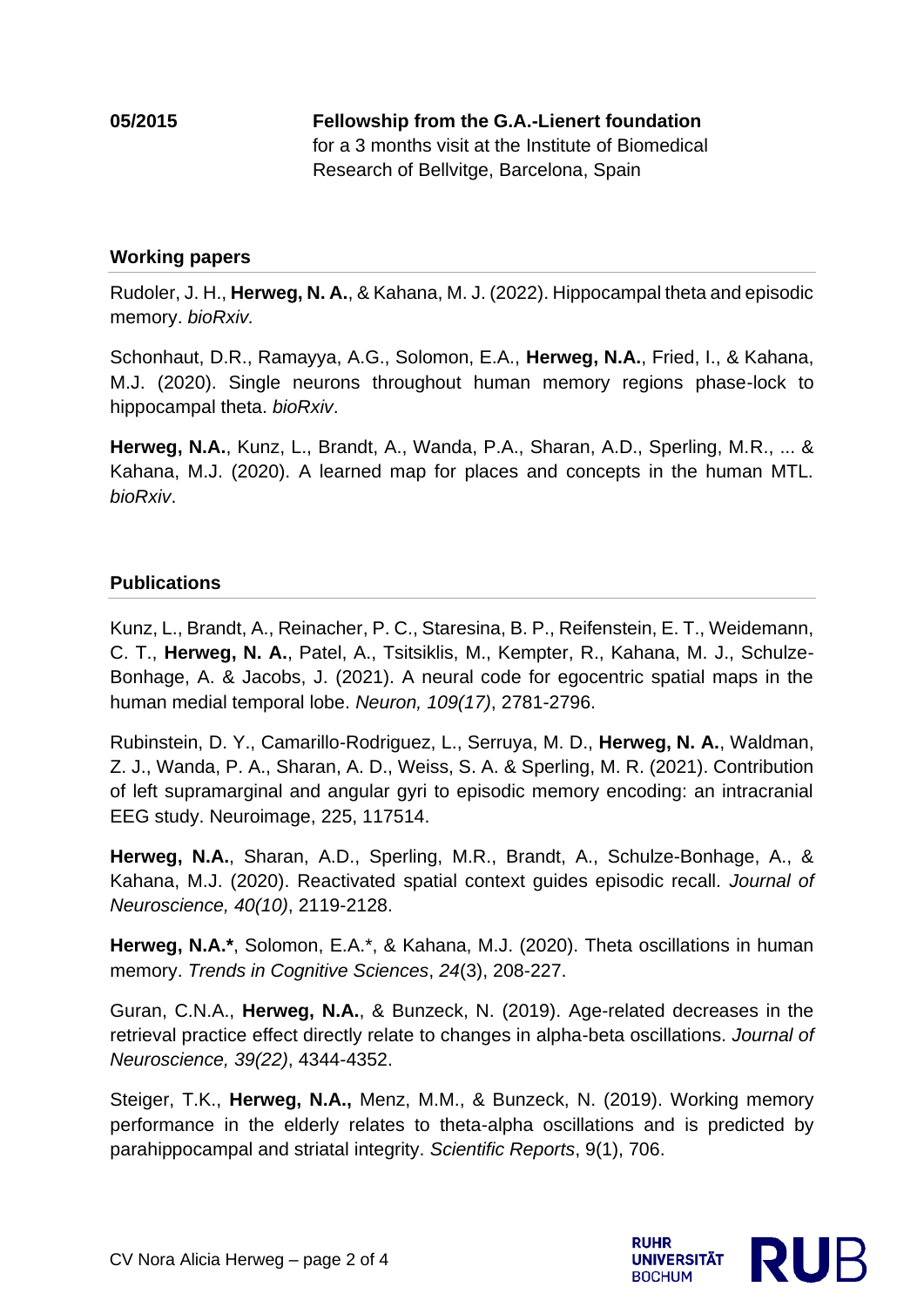**Herweg, N.A.** & Kahana, M.J. (2018). Spatial representations in the human brain. *Frontiers of Human Neuroscience, 12.*

**Herweg, N.A.**, Sommer, T. & Bunzeck, N. (2018). Retrieval demands adaptively change striatal old/new signals and boost subsequent long-term memory. *Journal of Neuroscience, 38,* 745-754*.*

Eckart, C.\*, Woźniak-Kwaśniewska, A.\*, **Herweg, N.A.**, Fuentemilla, L., Bunzeck, N. (2016). Acetylcholine modulates human working memory and subsequent familiarity based recognition via alpha oscillations. *NeuroImage, 137,* 61-69.

**Herweg, N.A.\***, Apitz, T.\*, Leicht, G., Mulert, C., Fuentemilla, L. & Bunzeck, N. (2016). Theta-alpha oscillations bind the hippocampus, prefrontal cortex, and striatum during recollection: Evidence from simultaneous EEG-fMRI. *Journal of Neuroscience, 36*(12), 3579-3587*.*

**Herweg, N.A.** & Bunzeck, N. (2015). Differential effects of white noise in cognitive and perceptual tasks. *Frontiers in Psychology, 6.*

**Herweg, N.A.**, Weber, B., Kasparbauer, A., Meyhöfer, I., Steffen, M., Smyrnis, N., Ettinger, U. (2014). Functional magnetic resonance imaging of sensorimotor transformations in saccades and antisaccades. *NeuroImage*, *102*, 848-860.

# **Conference presentations**

**Herweg, N.A.**, Stawarczyk, D., Schulze-Bonhage, A., Kunz, L.\* & Axmacher, N.\* (2022). Theta oscillations support map-based navigation. Talk at the Conference of Experimental Psychologists (TeaP), March 20-23, virtual.

**Herweg, N.A.** & Kahana, M.J. (2022). A temporal context model of spatial memory. Talk at the annual Cosyne meeting, March 17-20, Lisbon, Portugal.

**Herweg, N.A.**, Wanda, P.A., Kunz, L., Brandt, A., Sperling, M.R., Sharan, A.D., Schulze-Bonhage, A., Kahana, M.J. (2020). Multi-unit activity in human MTL reflects retrieval of spatial and temporal context. Talk at the Context and Episodic Memory Symposium, August 17-19, virtual.

**Herweg, N.A.**, Wanda, P.A., Kunz, L., Brandt, A., Sperling, M.R., Sharan, A.D., Schulze-Bonhage, A., Kahana, M.J. (2020). MTL multi-unit activity reflects retrieval of spatial and temporal context. Poster at the Annual Meeting of the Cognitive Neuroscience Society, May 2-5, virtual.

**Herweg, N.A.**, Wanda, P.A., Kunz, L., Brandt, A., Sperling, M.R., Sharan, A.D., Schulze-Bonhage, A., Kahana, M.J. (2019). Decoding spatial information from local field potentials in the human MTL. Talk at the satellite workshops of the Bernstein conference, September 17-20, Berlin, Germany.